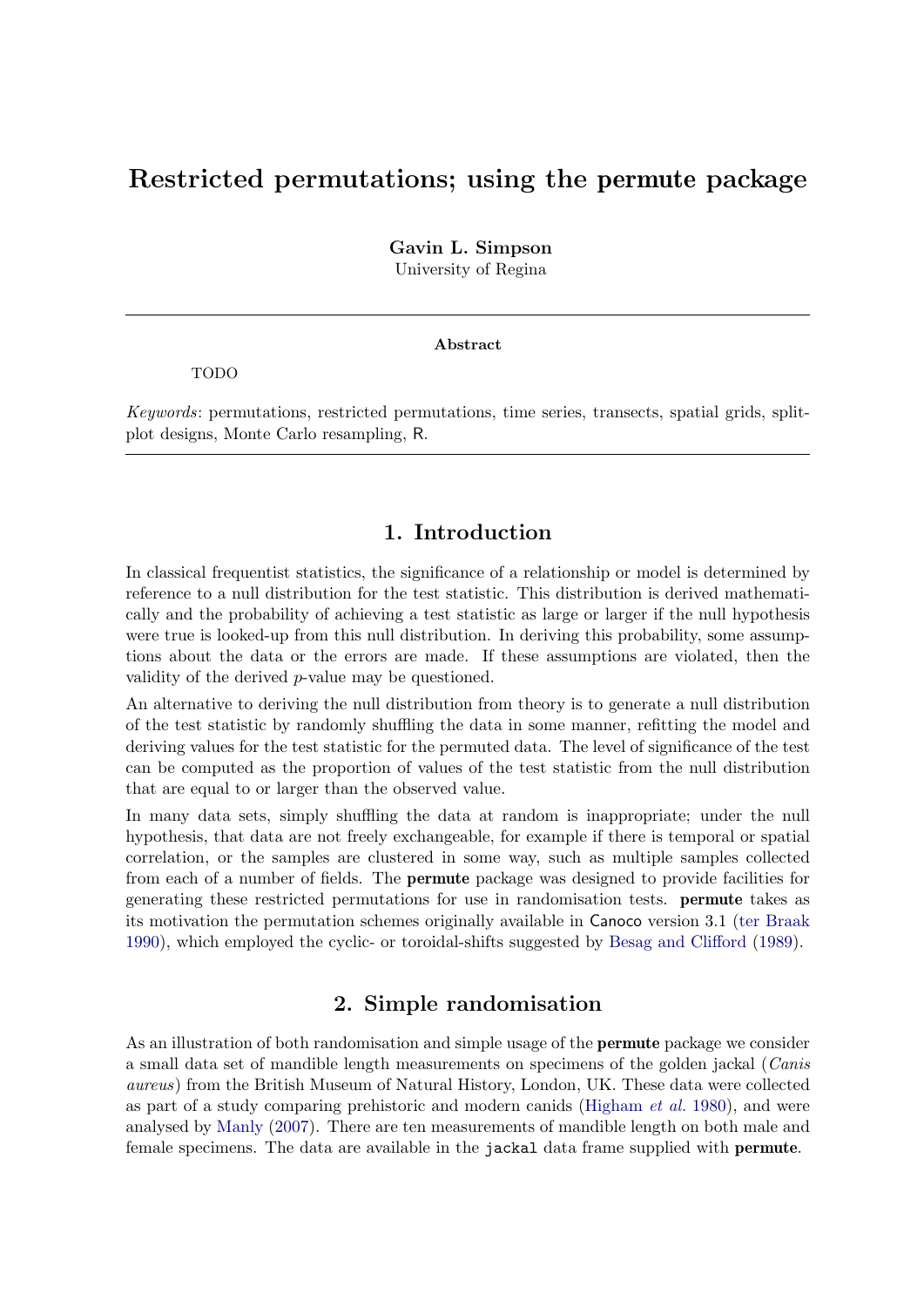|                | R> library ("permute") |            |  |  |
|----------------|------------------------|------------|--|--|
|                | R> data(jackal)        |            |  |  |
|                | R> jackal              |            |  |  |
|                |                        |            |  |  |
|                | Length                 | Sex        |  |  |
| 1              |                        | 120 Male   |  |  |
| $\overline{2}$ |                        | 107 Male   |  |  |
| 3              |                        | 110 Male   |  |  |
| 4              |                        | 116 Male   |  |  |
| 5              |                        | 114 Male   |  |  |
| 6              |                        | 111 Male   |  |  |
| 7              |                        | 113 Male   |  |  |
| 8              |                        | 117 Male   |  |  |
| 9              |                        | 114 Male   |  |  |
| 10             | 112                    | Male       |  |  |
| 11             |                        | 110 Female |  |  |
| 12             |                        | 111 Female |  |  |
| 13             |                        | 107 Female |  |  |
| 14             |                        | 108 Female |  |  |
| 15             |                        | 110 Female |  |  |
| 16             |                        | 105 Female |  |  |
| 17             |                        | 107 Female |  |  |
| 18             |                        | 106 Female |  |  |
| 19             |                        | 111 Female |  |  |
| 20             |                        | 111 Female |  |  |
|                |                        |            |  |  |

The interest is whether there is a difference in the mean mandible length between male and female golden jackals. The null hypothesis is that there is zero difference in mandible length between the two sexes or that females have larger mandibles. The alternative hypothesis is that males have larger mandibles. The usual statistical test of this hypothesis is a one-sided  $t$  test, which can be applied using  $t.test()$ 

```
R> jack.t <- t.test(Length \tilde{ } Sex, data = jackal, var.equal = TRUE,
                    alternative = "greater")R> jack.t
        Two Sample t-test
data: Length by Sex
t = 3.4843, df = 18, p-value = 0.001324
alternative hypothesis: true difference in means is greater than 0
95 percent confidence interval:
 2.411156 Inf
sample estimates:
  mean in group Male mean in group Female
```
113.4 108.6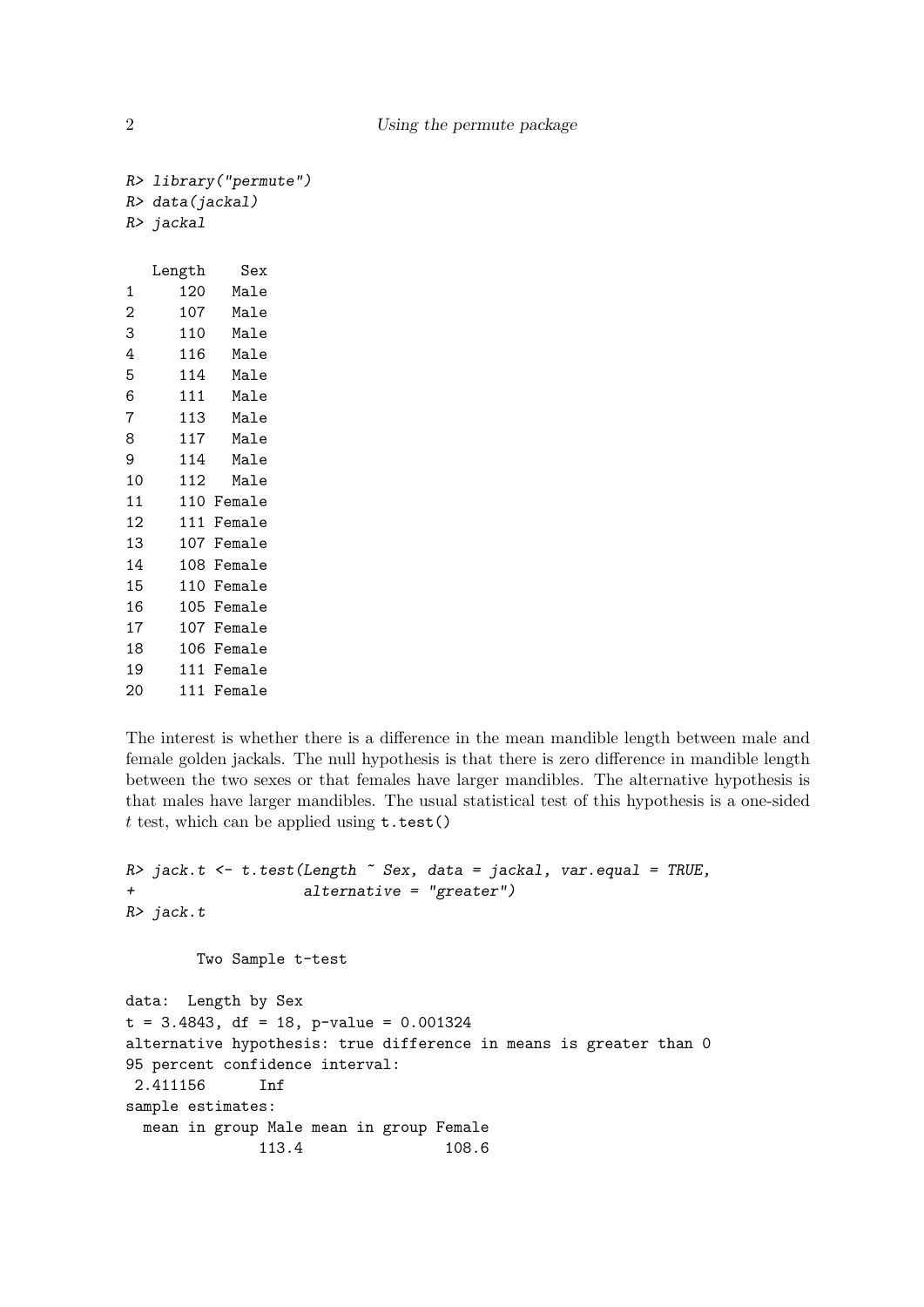The observed t is 3.484 with 18 df. The probability of observing a value this large or larger if the null hypothesis were true is 0.0013. Several assumptions have been made in deriving this p-value, namely

- 1. random sampling of individuals from the populations of interest,
- 2. equal population standard deviations for males and females, and
- 3. that the mandible lengths are normally distributed within the sexes.

Assumption 1 is unlikely to be valid for museum specimens such as these, that have been collected in some unknown manner. Assumption 2 may be valid, Fisher's F-test and a Fligner-Killeen test both suggest that the standard deviations of the two populations do not differ significantly

```
R> var.test(Length \tilde{ } Sex, data = jackal)
        F test to compare two variances
data: Length by Sex
F = 2.681, num df = 9, denom df = 9, p-value = 0.1579
alternative hypothesis: true ratio of variances is not equal to 1
95 percent confidence interval:
  0.665931 10.793829
sample estimates:
ratio of variances
          2.681034
R> fligner.test(Length \tilde{ } Sex, data = jackal)
        Fligner-Killeen test of homogeneity of variances
data: Length by Sex
Fligner-Killeen:med chi-squared = 0.78078, df = 1, p-value = 0.3769
```
This assumption may be relaxed using  $var.equals = FALSE$  (the default) in the call to  $t.test()$ , to employ Welch's modification for unequal variances. Assumption 3 may be valid, but with such a small sample we are unable to reliably test this.

A randomisation test of the same hypothesis can be performed by randomly allocating ten of the mandible lengths to the male group and the remaining lengths to the female group. This randomisation is justified under the null hypothesis because the observed difference in mean mandible length between the two sexes is just a typical value for the difference in a sample if there were no difference in the population. An appropriate test statistic needs to be selected. We could use the  $t$  statistic as derived in the  $t$ -test. Alternatively, we could base our randomisation test on the difference of means  $D_i$  (male - female).

The main function in **permute** for providing random permutations is shuffle(). We can write our own randomisation test for the jackal data by first creating a function to compute the difference of means for two groups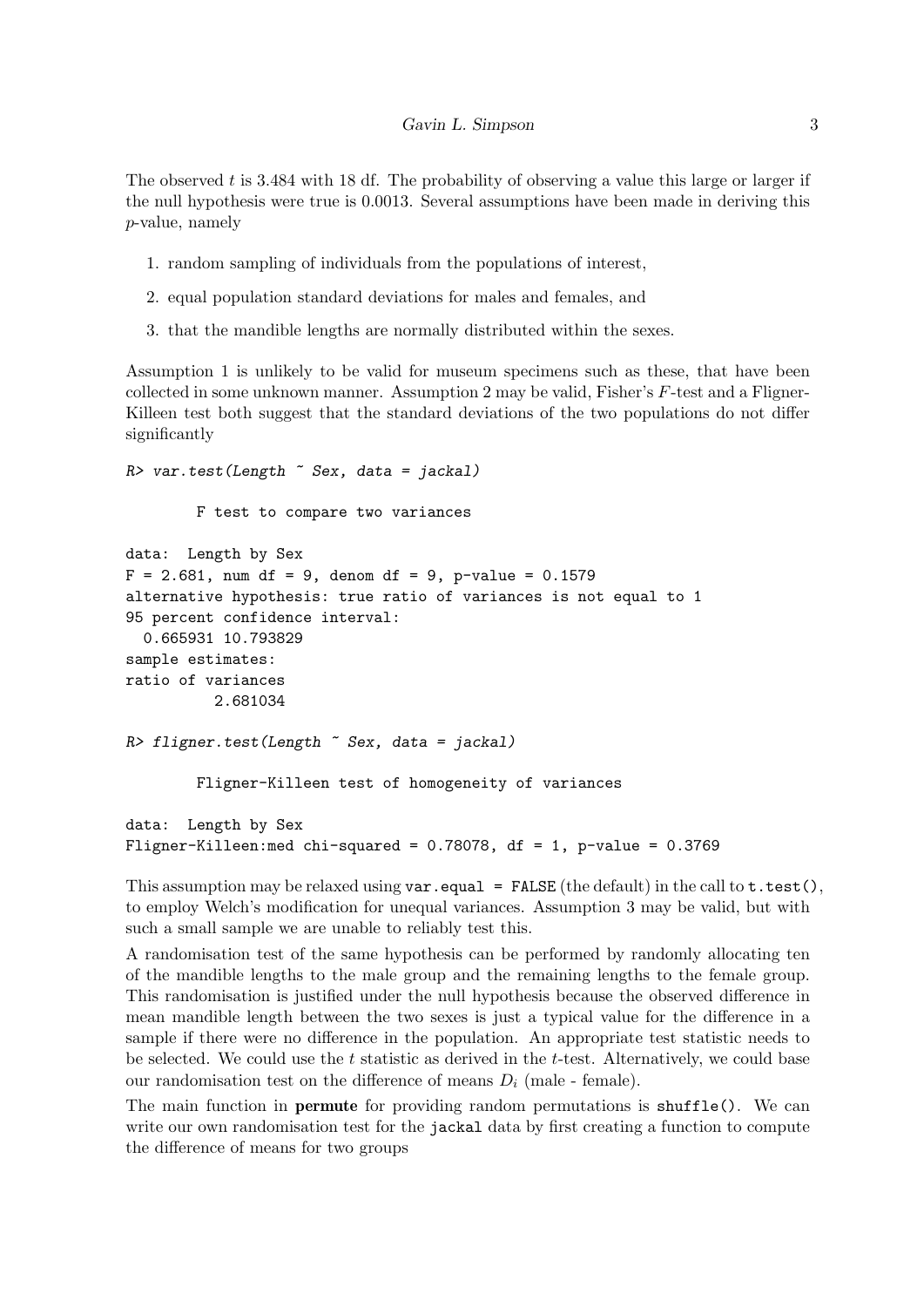```
4 Using the permute package
```

```
R> meanDif \leq function(x, grp) {
+ mean(x[grp == "Male"]) - mean(x[grp == "Female"])+ }
```
which can be used in a simple  $for()$  loop to generate the null distribution for the difference of means. First, we allocate some storage to hold the null difference of means; here we use 4999 random permutations so allocate a vector of length 5000. Then we iterate, randomly generating an ordering of the Sex vector and computing the difference of means for that permutation.

```
R> Djackal <- numeric(length = 5000)
R > N \leq -nrow(iackal)R> set.seed(42)
R> for(i in seq_len(length(Djackal) - 1)) {
+ perm <- shuffle(N)
+ Djackal[i] <- with(jackal, meanDif(Length, Sex[perm]))
+ }
R> Djackal[5000] <- with(jackal, meanDif(Length, Sex))
```
The observed difference of means was added to the null distribution, because under the null hypothesis the observed allocation of mandible lengths to male and female jackals is just one of the possible random allocations.

The null distribution of  $D_i$  can be visualised using a histogram, as shown in Figure [1.](#page-4-0) The observed difference of means (4.8) is indicated by the red tick mark.

 $R$ > hist(Djackal, main = "", xlab = expression("Mean difference (Male - Female) in mm"))  $R > rug(Djackal[5000], col = "red", lwd = 2)$ 

The number of values in the randomisation distribution equal to or larger than the observed difference is

 $R$  (Dbig  $\leftarrow$  sum(Djackal >= Djackal[5000]))

[1] 12

giving a permutational p-value of

```
R> Dbig / length(Djackal)
```
[1] 0.0024

which is comparable with that determined from the frequentist  $t$ -test, and indicates strong evidence against the null hypothesis of no difference.

In total there  ${}^{20}C_{10} = 184,756$  possible allocations of the 20 observations to two groups of ten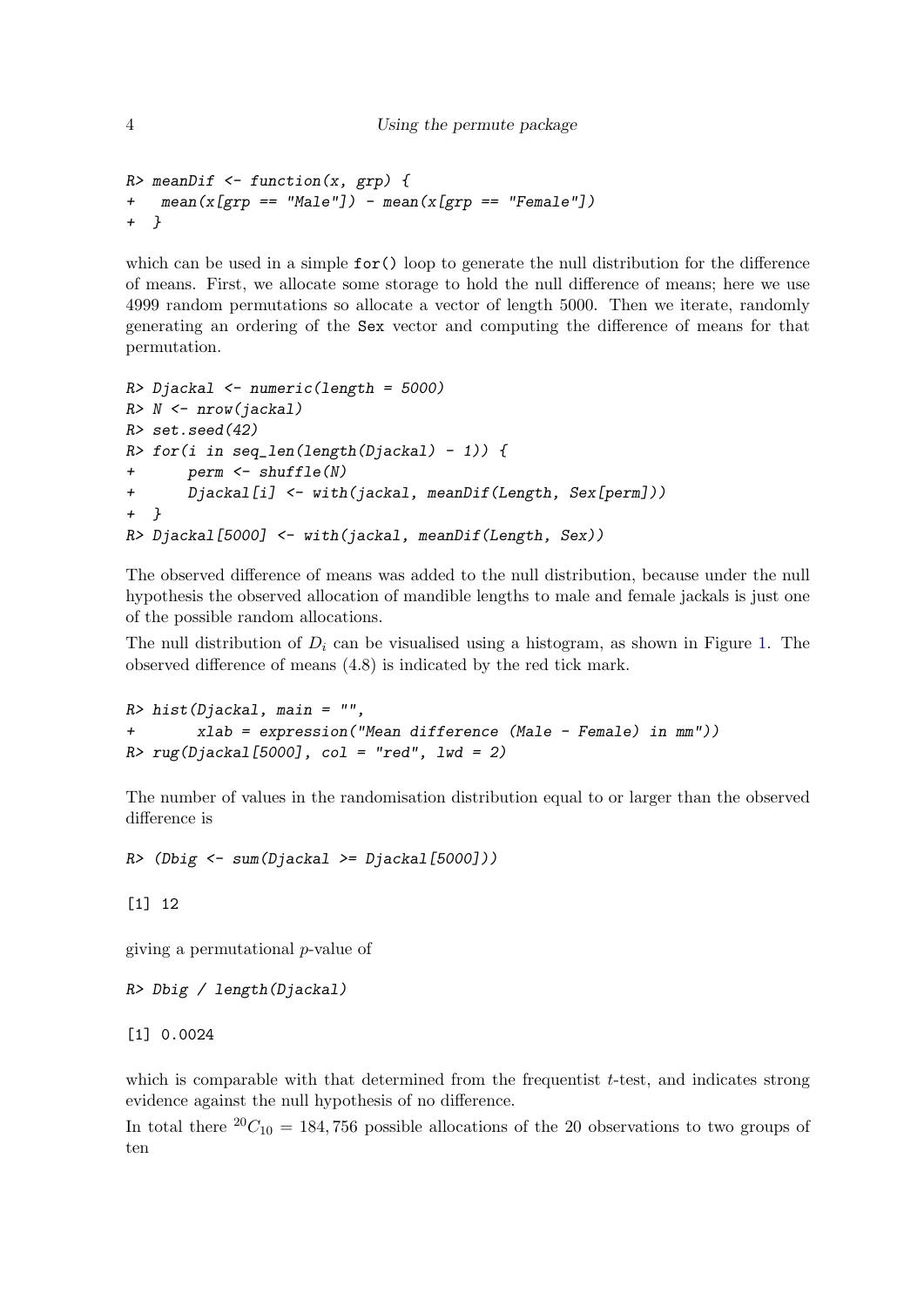

<span id="page-4-0"></span>Figure 1: Distribution of the difference of mean mandible length in random allocations, ten to each sex.

R> choose(20, 10)

#### [1] 184756

so we have only evaluated a small proportion of these in the randomisation test.

The main workhorse function we used above was shuffle(). In this example, we could have used the base R function sample() to generate the randomised indices perm that were used to permute the Sex factor. Where shuffle() comes into it's own is for generating permutation indices from restricted permutation designs.

# 3. The shuffle() and shuffleSet() functions

In the previous section I introduced the shuffle() function to generate permutation indices for use in a randomisation test. Now we will take a closer look at shuffle() and explore the various restricted permutation designs from which it can generate permutation indices.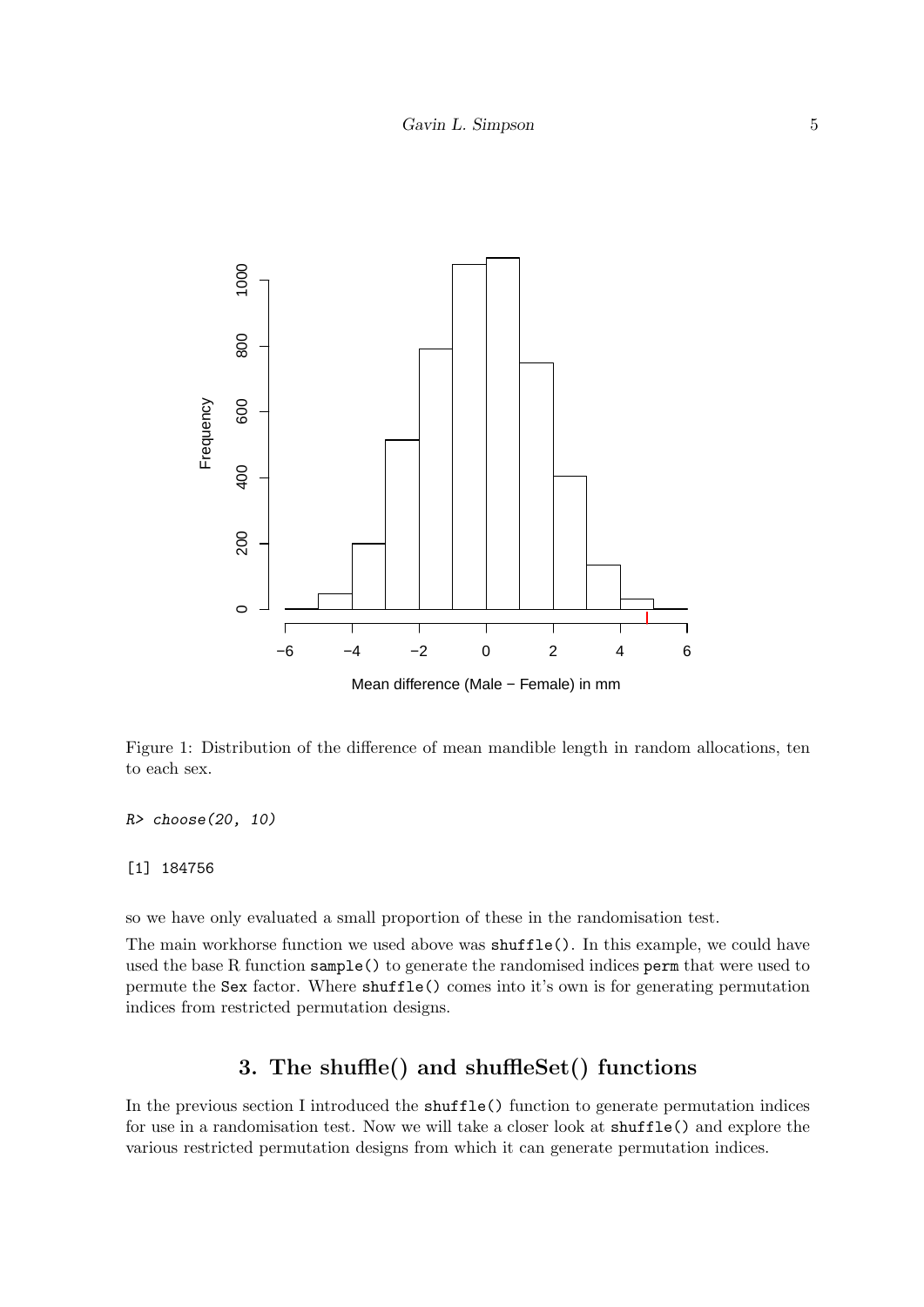shuffle() has two arguments: i) n, the number of observations in the data set to be permuted, and ii) control, a list that defines the permutation design describing how the samples should be permuted.

```
R> args(shuffle)
```

```
function (n, \text{control} = \text{how}())NULL
```
A series of convenience functions are provided that allow the user to set-up even quite complex permutation designs with little effort. The user only needs to specify the aspects of the design they require and the convenience functions ensure all configuration choices are set and passed on to shuffle(). The main convenience function is how(), which returns a list specifying all the options available for controlling the sorts of permutations returned by shuffle().

```
R> str(how())
```

```
List of 12
```

```
$ within :List of 6
 ..$ type : chr "free"
 ..$ constant: logi FALSE
 ..$ mirror : logi FALSE
 ..$ ncol : NULL
 ..$ nrow : NULL
 ..$ call : language Within()
 ..- attr(*, "class")= chr "Within"
$ plots :List of 7
 ..$ strata : NULL
 ..$ type : chr "none"
 ..$ mirror : logi FALSE
 ..$ ncol : NULL
 ..$ nrow : NULL
 ..$ plots.name: chr "NULL"
 ..$ call : language Plots()
 ..- attr(*, "class")= chr "Plots"
$ blocks : NULL
$ nperm : num 199
$ complete : logi FALSE
$ maxperm : num 9999
$ minperm : num 5040
$ all.perms : NULL
$ make : logi TRUE
$ observed : logi FALSE
$ blocks.name: chr "NULL"
$ call : language how()
- attr(*, "class") = chr "how"
```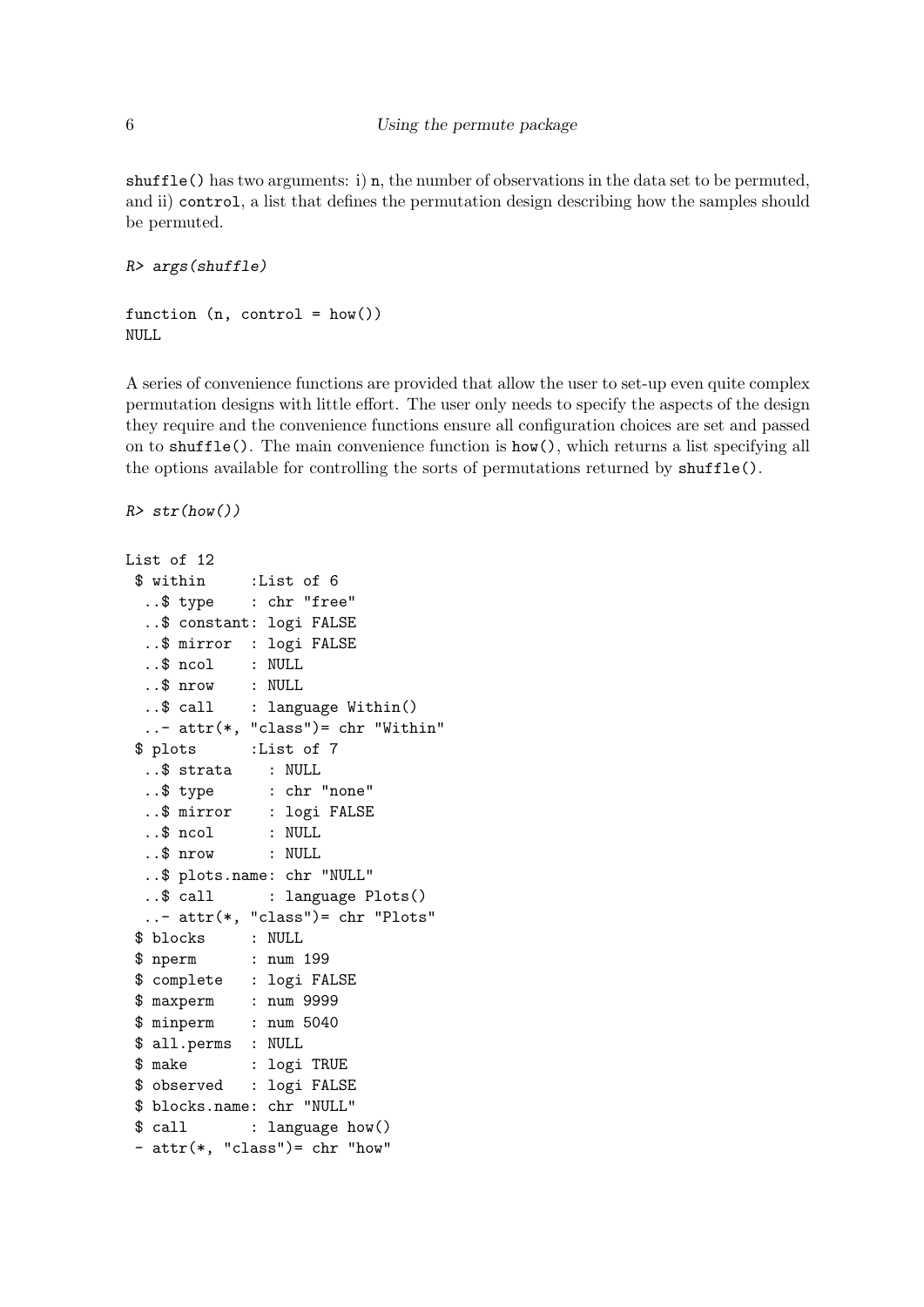The defaults describe a random permutation design where all objects are freely exchangeable. Using these defaults,  $\text{shuffle}(10)$  amounts to  $\text{sample}(1:10, 10, \text{ replace } = \text{FALSE})$ :

```
R> set.seed(2)
R> (r1 <- shuffle(10))
 [1] 2 7 5 10 6 8 1 3 4 9
R> set.seed(2)
R > (r2 \leq same) sample(1:10, 10, replace = FALSE))
 [1] 2 7 5 10 6 8 1 3 4 9
R > all.equal(r1, r2)
[1] TRUE
```
#### 3.1. Generating restricted permutations

Several types of permutation are available in permute:

- Free permutation of objects
- Time series or line transect designs, where the temporal or spatial ordering is preserved.
- Spatial grid designs, where the spatial ordering is preserved in both coordinate directions
- Permutation of plots or groups of samples.
- Blocking factors which restrict permutations to within blocks. The preceding designs can be nested within blocks.

The first three of these can be nested within the levels of a factor or to the levels of that factor, or to both. Such flexibility allows the analysis of split-plot designs using permutation tests, especially when combined with blocks.

how() is used to set up the design from which shuffle() will draw a permutation. how() has two main arguments that specify how samples are permuted *within* plots of samples or at the plot level itself. These are within and plots. Two convenience functions, Within() and Plots() can be used to set the various options for permutation. Blocks operate at the uppermost level of this hierarchy; blocks define groups of plots, each of which may contain groups of samples.

For example, to permute the observations 1:10 assuming a time series design for the entire set of observations, the following control object would be used

```
R> set.seed(4)
R > x < -1:10R> CTRL \leq how(within = Within(type = "series"))
R> perm <- shuffle(10, control = CTRL)
R> perm
```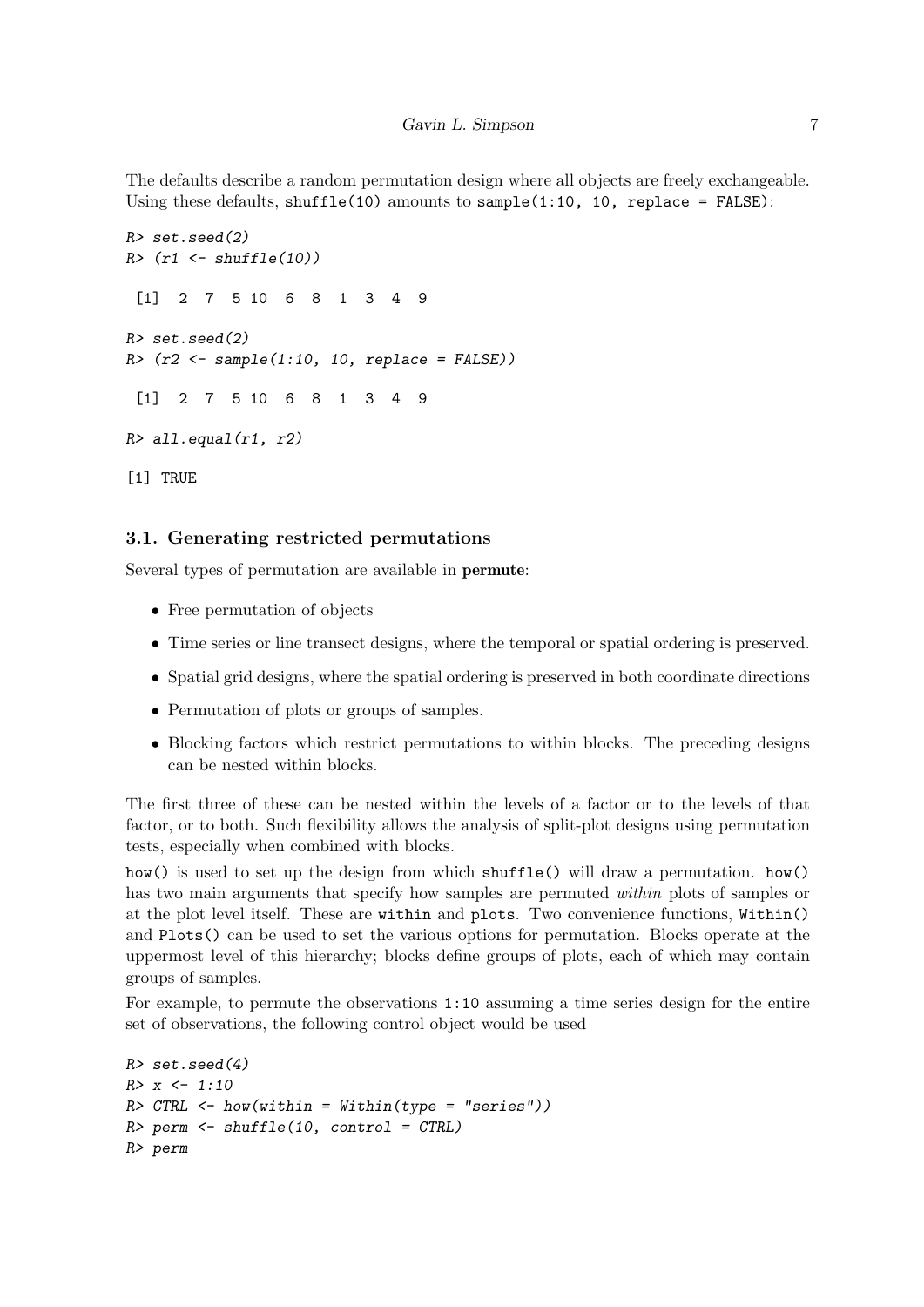[1] 7 8 9 10 1 2 3 4 5 6

R> x[perm] ## equivalent

[1] 7 8 9 10 1 2 3 4 5 6

It is assumed that the observations are in temporal or transect order. We only specified the type of permutation within plots, the remaining options were set to their defaults via Within().

A more complex design, with three plots, and a 3 by 3 spatial grid arrangement within each plot can be created as follows

```
R> set.seed(4)
R > plt \leftarrow gl(3, 9)R> CTRL <- how(within = Within(type = "grid", ncol = 3, nrow = 3),
+ plots = Plots(strata = plt))
R> perm <- shuffle(length(plt), control = CTRL)
R> perm
 [1] 6 4 5 9 7 8 3 1 2 14 15 13 17 18 16 11 12 10 22 23 24 25 26 27 19
[26] 20 21
```
Visualising the permutation as the 3 matrices may help illustrate how the data have been shuffled

R> ## Original  $R$ > lapply(split(seq\_along(plt), plt), matrix, ncol = 3)  $$^{\circ}1^{\circ}$ [,1] [,2] [,3]  $[1,] 1 4 7$ [2,] 2 5 8 [3,] 3 6 9  $$^{\circ}2^{\circ}$  $[,1]$   $[,2]$   $[,3]$ [1,] 10 13 16 [2,] 11 14 17 [3,] 12 15 18  $$^{\circ}3^{\circ}$  $[,1]$   $[,2]$   $[,3]$ [1,] 19 22 25 [2,] 20 23 26 [3,] 21 24 27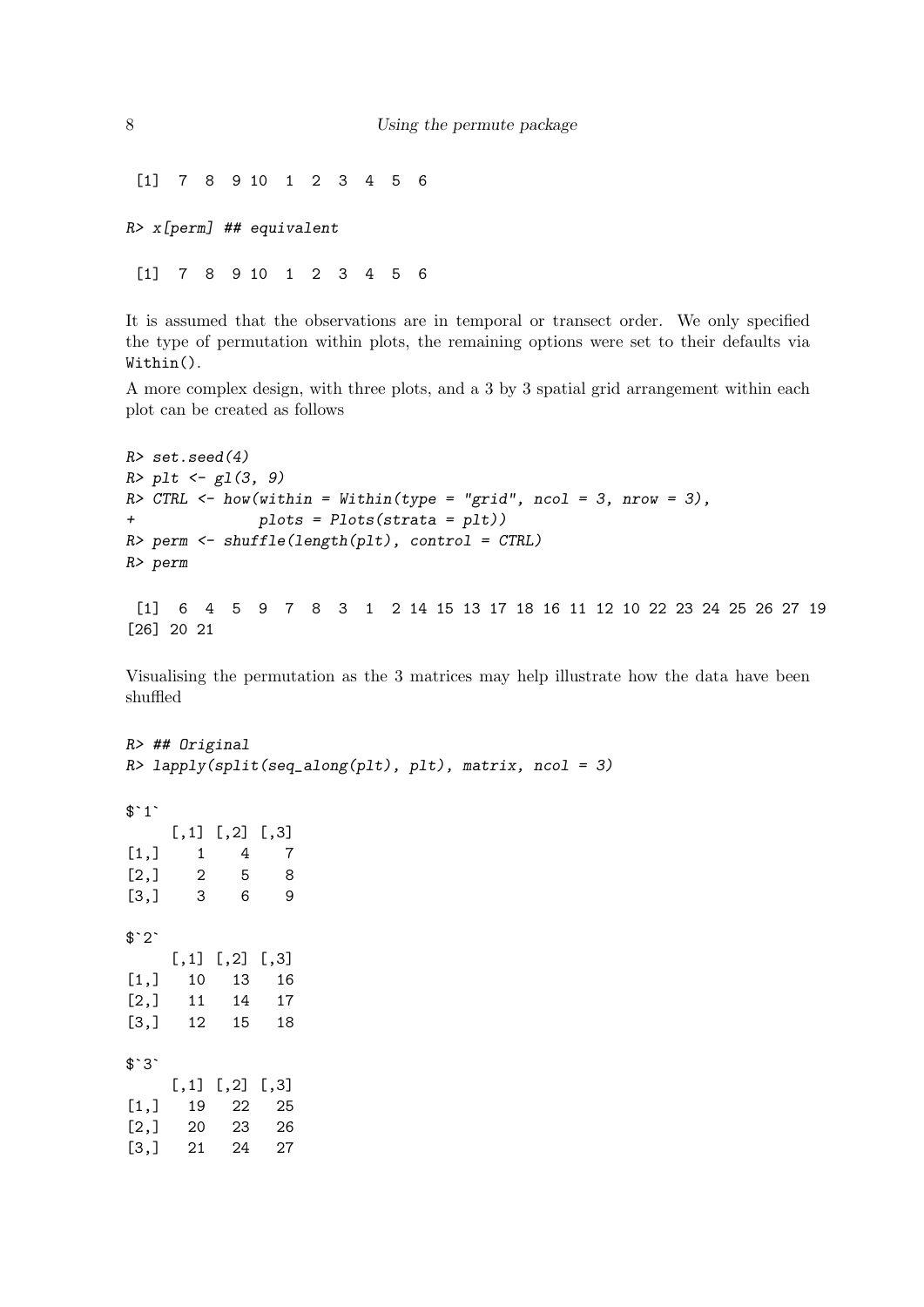```
R> ## Shuffled
R> lapply(split(perm, plt), matrix, ncol = 3)
$^{\text{-}}1^{\text{-}}[,1] [,2] [,3][1,] 6 9 3
[2,] 4 7 1[3,] 5 8 2
$^{\circ}2^{\circ}[,1] [,2] [,3]
[1,] 14 17 11
[2,] 15 18 12
[3,] 13 16 10
$`3`
    [,1] [,2] [,3][1,] 22 25 19
[2,] 23 26 20
[3,] 24 27 21
```
In the first grid, the lower-left corner of the grid was set to row 2 and column 2 of the original, to row 1 and column 2 in the second grid, and to row 3 column 2 in the third grid.

To have the same permutation within each level of plt, use the constant argument of the Within() function, setting it to TRUE

```
R> set.seed(4)
R> CTRL \leq how(within = Within(type = "grid", ncol = 3, nrow = 3,
+ constant = TRUE),
+ plots = Plots(strata = plt))
R> perm2 <- shuffle(length(plt), control = CTRL)
R> lapply(split(perm2, plt), matrix, ncol = 3)
$^{\text{-}}1^{\text{-}}[,1] [,2] [,3]
[1,] 6 9 3[2,] 4 7 1[3,] 5 8 2
$^{\circ}2^{\circ}[,1] [,2] [,3][1,] 15 18 12
[2,] 13 16 10
[3,] 14 17 11
$`3`
    [,1] [,2] [,3]
```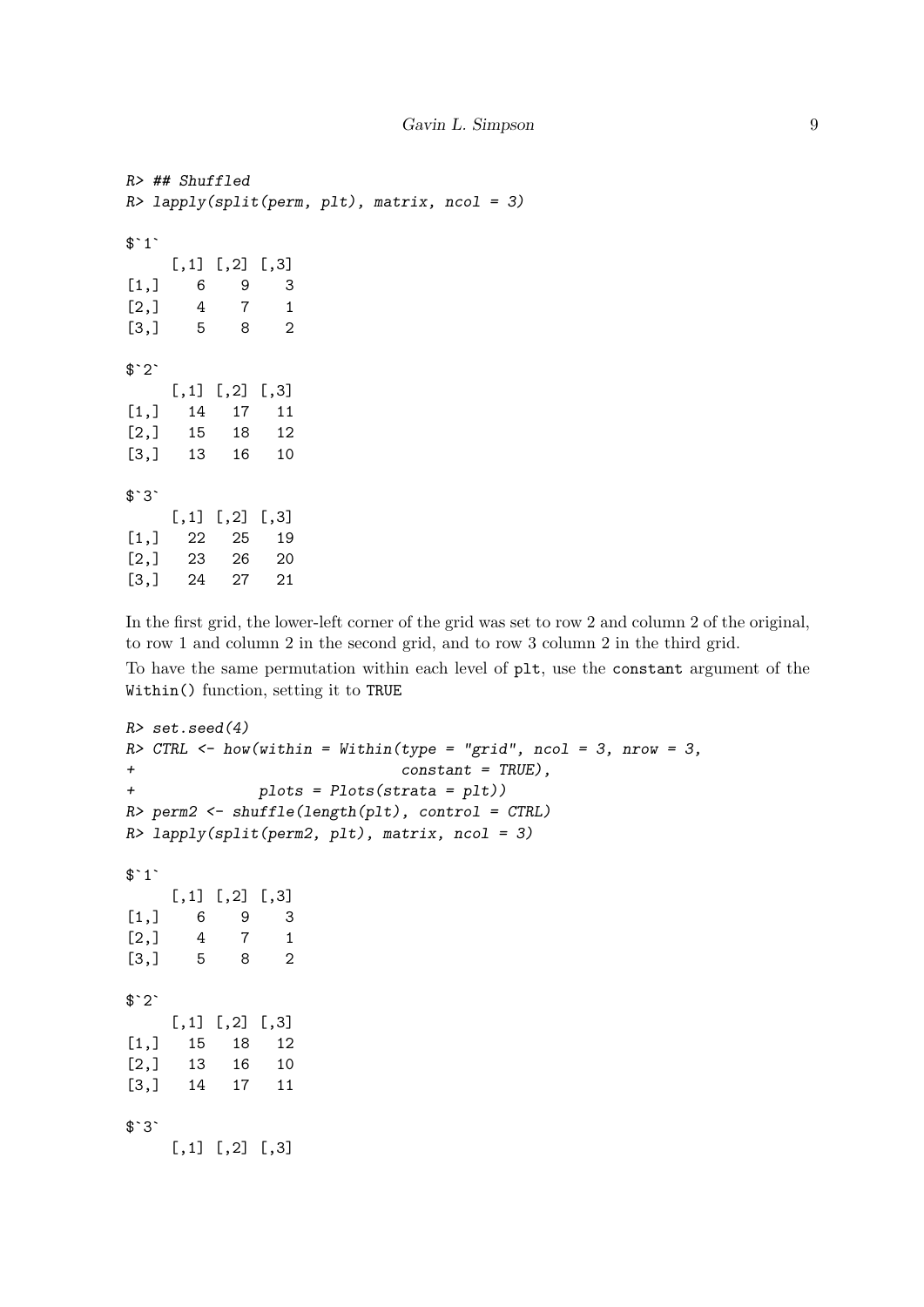| [1,] | 24 | 27 | 21 |
|------|----|----|----|
| [2,] | 22 | 25 | 19 |
| [3,] | 23 | 26 | 20 |

#### 3.2. Generating sets of permutations with shuffleSet()

There are several reasons why one might wish to generate a set of  $n$  permutations instead of repeatedly generating permutations one at a time. Interpreting the permutation design happens each time shuffle() is called. This is an unnecessary computational burden, especially if you want to perform tests with large numbers of permutations. Furthermore, having the set of permutations available allows for expedited use with other functions, they can be iterated over using for loops or the apply family of functions, and the set of permutations can be exported for use outside of R.

The shuffleSet() function allows the generation of sets of permutations from any of the designs available in **permute**. shuffleSet() takes an additional argument to that of  $\text{shuffle}()$ , nset, which is the number of permutations required for the set. nset can be missing, in which case the number of permutations in the set is looked for in the object passed to control; using this, the desired number of permutations can be set at the time the design is created via the nperm argument of how(). For example,

```
R> how(nperm = 10, within = Within(type = "series"))
```
Internally, shuffle() and shuffleSet() are very similar, with the major difference being that shuffleSet() arranges repeated calls to the workhorse permutation-generating functions, only incurring the overhead associated with interpreting the permutation design once. shuffleSet() returns a matrix where the rows represent different permutations in the set.

As an illustration, consider again the simple time series example from earlier. Here I generate a set of 5 permutations from the design, with the results returned as a matrix

```
R> set.seed(4)
R> CTRL <- how(within = Within(type = "series"))
R> pset <- shuffleSet(10, nset = 5, control = CTRL)
R> pset
No. of Permutations: 5
No. of Samples: 10 (Sequence)
  1 2 3 4 5 6 7 8 9 10
p1 7 8 9 10 1 2 3 4 5 6
p2 2 3 4 5 6 7 8 9 10 1
p3 4 5 6 7 8 9 10 1 2 3
p4 3 4 5 6 7 8 9 10 1 2
p5 6 7 8 9 10 1 2 3 4 5
```
It is worth taking a moment to explain what has happened here, behind the scenes. There are only 10 unique orderings (including the observed) in the set of permutations for this design.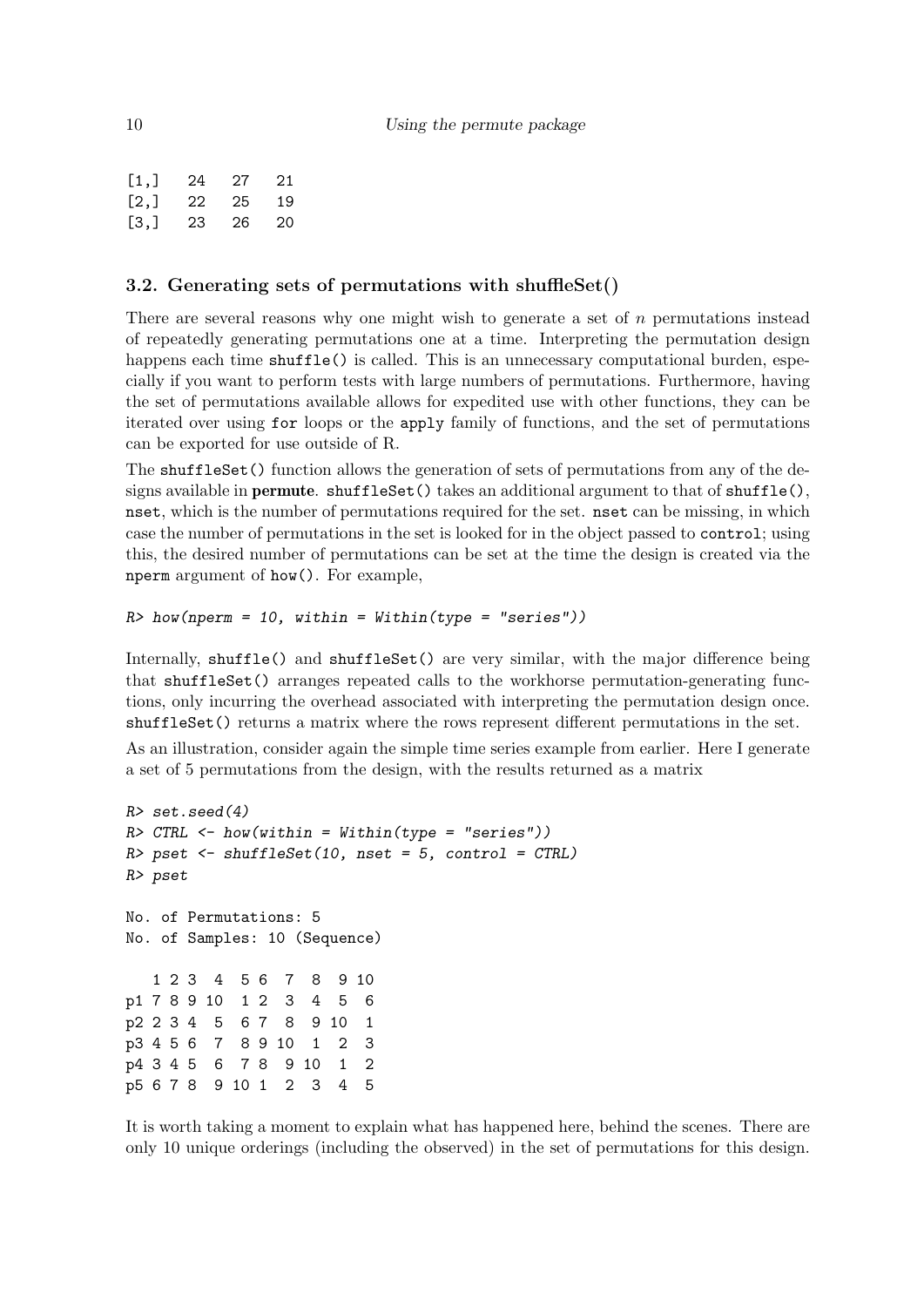Such a small set of permutations triggers<sup>[1](#page-10-0)</sup> the generation of the entire set of permutations. From this set, shuffleSet() samples at random nset permutations. Hence the same number of random values has been generated via the pseudo-random number generator in R but we ensure a set of unique permutations is drawn, rather than randomly sample from a small set.

# 4. Defining permutation designs

In this section I give examples how various permutation designs can be specified using how(). It is not the intention to provide exhaustive coverage of all possible designs that can be produced; such a list would be tedious to both write and read. Instead, the main features and options will be described through a series of examples. The reader should then be able to put together the various options to create the exact structure required.

## 4.1. Set the number of permutations

It may be useful to specify the number of permutations required in a permutation test alongside the permutation design. This is done via the nperm argument, as seen earlier. If nothing else is specified

### $R>$  how(nperm = 999)

would indicate 999 random permutations where the samples are all freely exchangeable.

One advantage of using nperm is that shuffleSet() will use this if the nset argument is not specified. Additionally, shuffleSet() will check to see if the desired number of permutations is possible given the data and the requested design. This is done via the function check(), which is discussed later.

# 4.2. The levels of the permutation hierarchy

There are three levels at which permutations can be controlled in permute. The highest level of the hierarchy is the block level. Blocks are defined by a factor variable. Blocks restrict permutation of samples to within the levels of this factor; samples are never swapped between blocks.

The *plot* level sits below blocks. Plots are defined by a factor and group samples in the same way as blocks. As such, some permutation designs can be initiated using a factor at the plot level or the same factor at the block level. The major difference between blocks and plots is that plots can also be permuted, whereas blocks are never permuted.

The lowest level of a permutation design in the **permute** hierarchy is known as *within*, and refers to samples nested within plots. If there are no plots or blocks, how samples are permuted at the within level applies to the entire data set.

### Permuting samples at the lowest level

How samples at the within level are permuted is configured using the Within() function. It takes the following arguments

<span id="page-10-0"></span><sup>&</sup>lt;sup>1</sup>The trigger is via the utility function check(), which calls another utility function, allPerms(), to generate the set of permutations for the stated design. The trigger for complete enumeration is set via how() using argument minperm; below this value, by default check() will generate the entire set of permutations.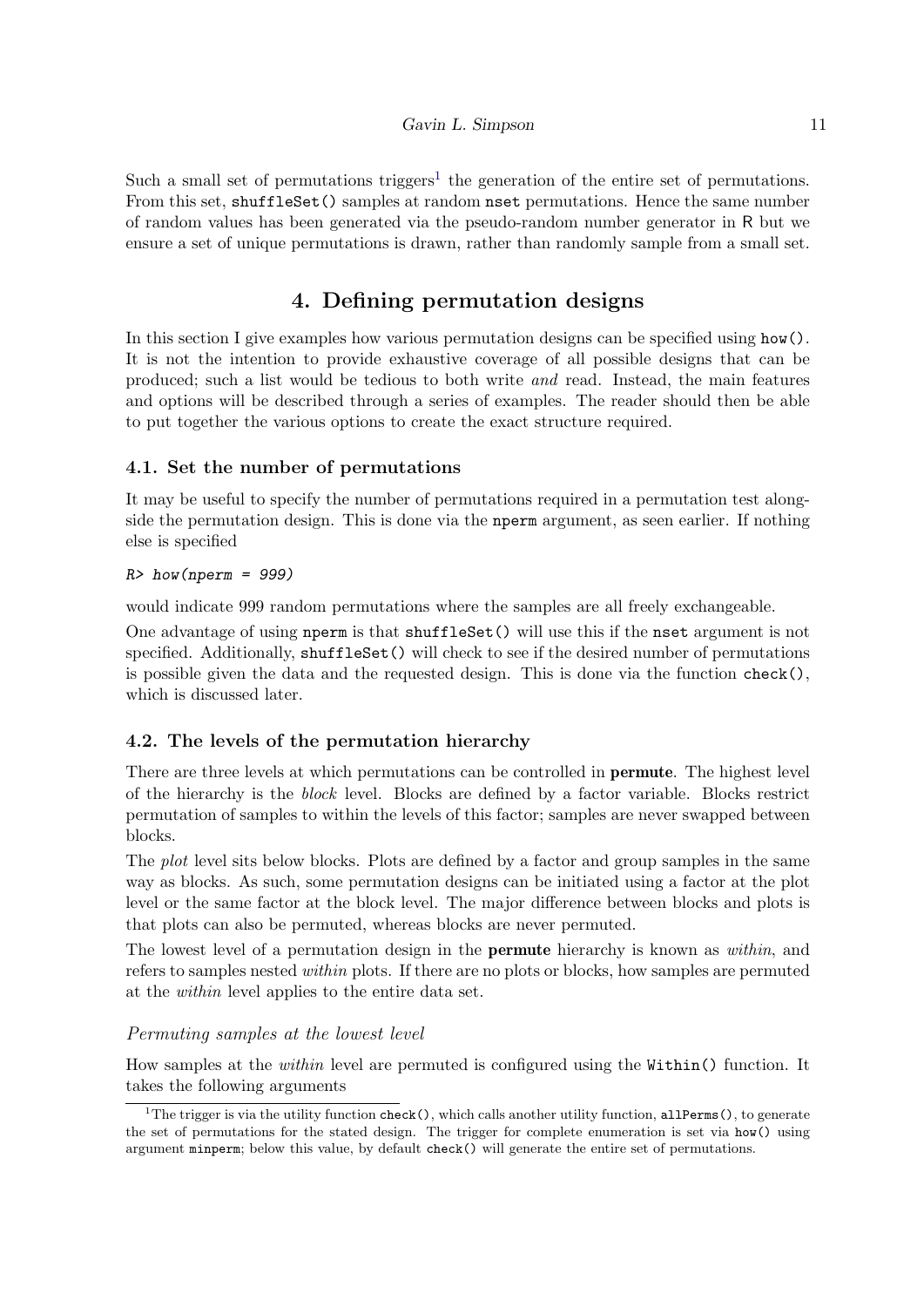```
function (type = c("free", "series", "grid", "none"), constant = FALSE,
    mirror = FALSE, ncol = NULL, nrow = NULL)
NULL
```
- type controls how the samples at the lowest level are permuted. The default is to form unrestricted permutations via option "type". Options "series" and "grid" form restricted permutations via cyclic or toroidal shifts, respectively. The former is useful for samples that are a time series or line-transect, whilst the latter is used for samples on a regular spatial grid. The final option, "none", will result in the samples at the lowest level not being permuted at all. This option is only of practical use when there are plots within the permutation/experimental design<sup>[2](#page-11-0)</sup>.
- constant this argument only has an effect when there are plots in the design<sup>[3](#page-11-1)</sup>. constant = TRUE stipulates that each plot should have the same within-plot permutation. This is useful for example when you have time series of observations from several plots. If all plots were sampled at the same time points, it can be argued that at the plot level, the samples experienced the same *time* and hence the same permutation should be used within each plot.
- mirror when type is "series" or "grid", argument "mirror" controls whether permutations are taken from the mirror image of the observed ordering in space or time. Consider the sequence 1, 2, 3, 4. The relationship between observations is also preserved if we reverse the original ordering to 4, 3, 2, 1 and generate permutations from both these orderings. This is what happens when mirror = TRUE. For time series, the reversed ordering 4, 3, 2, 1 would imply an influence of observation 4 on observation 3, which is implausible. For spatial grids or line transects, however, this is a sensible option, and can significantly increase the number of possible permutations<sup>[4](#page-11-2)</sup>.

```
ncol, nrow define the dimensions of the spatial grid.
```
How Within() is used has already been encountered in earlier sections of this vignette; the function is used to supply a value to the within argument of how(). You may have noticed that all the arguments of Within() have default values? This means that the user need only supply a modified value for the arguments they wish to change. Also, arguments that are not relevant for the type of permutation stated are simply ignored; nrow and ncol, for example, could be set to any value without affecting the permutation design if type  $!=$  "grid"<sup>[5](#page-11-3)</sup>.

### Permuting samples at the Plot level

Permutation of samples at the *plot* level is configured via the Plots() function. As with Within(), Plots() is supplied to the plots argument of how(). Plots() takes many of

<span id="page-11-1"></span><span id="page-11-0"></span><sup>&</sup>lt;sup>2</sup>As blocks are never permuted, using  $type =$  "none" at the *within* level is also of no practical use.

<sup>&</sup>lt;sup>3</sup>Owing to the current implementation, whilst this option could also be useful when blocks to define groups of samples, it will not have any influence over how permutations are generated. As such, only use blocks for simple blocking structures and use plots if you require greater control of the permutations at the group (i.e. plot) level.

<span id="page-11-2"></span> $4$ Setting mirror = TRUE will double or quadruple the set of permutations for "series" or "grid" permutations, respectively, as long as there are more than two time points or columns in the grid.

<span id="page-11-3"></span><sup>&</sup>lt;sup>5</sup>No warnings are currently given if incompatible arguments are specified; they are ignored, but may show up in the printed output. This infelicity will be removed prior to permute version 1.0-0 being released.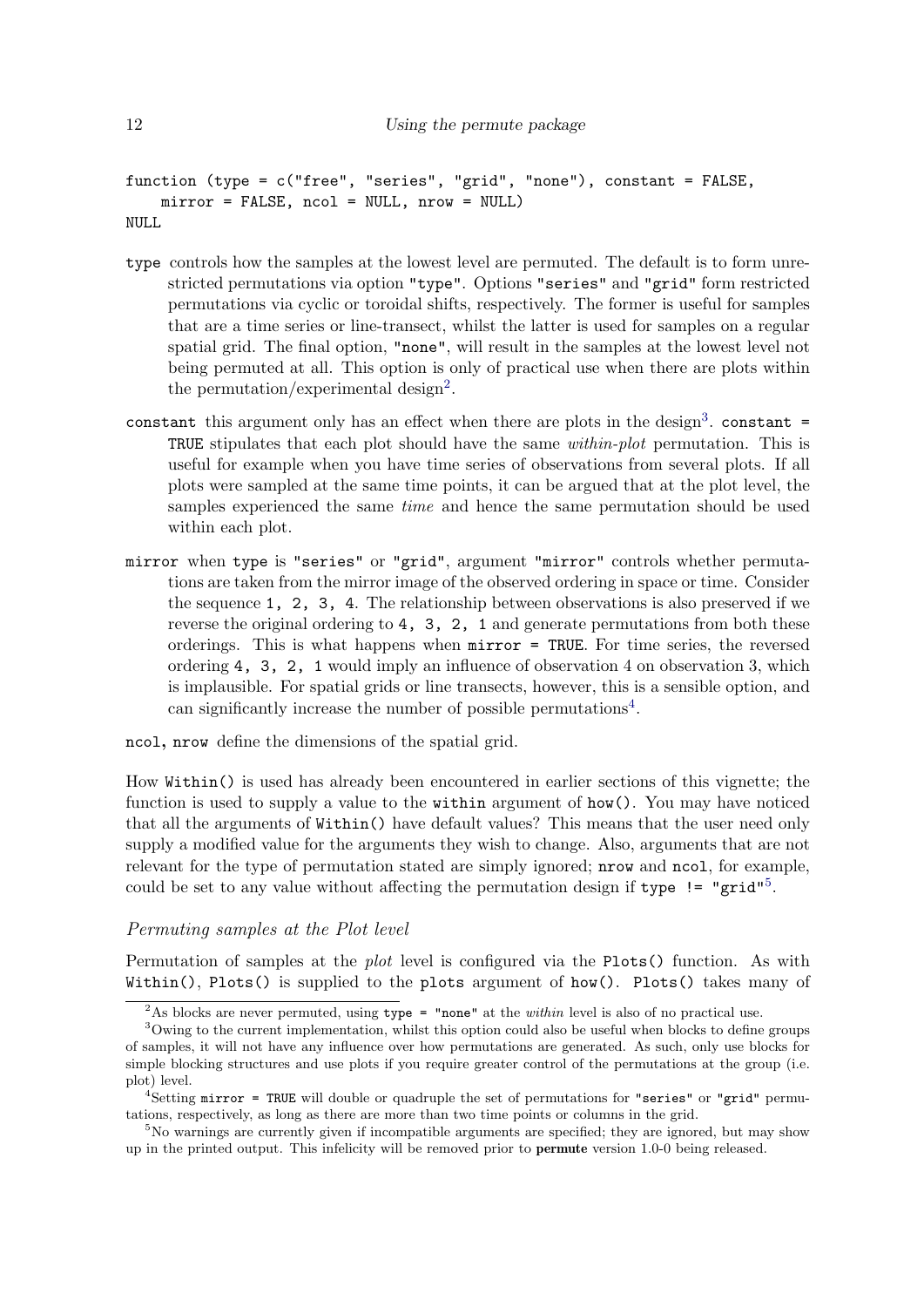the same arguments as Within(), the two differences being strata, a factor variable that describes the grouping of samples at the plot level, and the absence of a constant argument. As the majority of arguments are similar between Within() and Plots(), I will not repeat the details again, and only describe the strata argument

strata a factor variable. strata describes the grouping of samples at the *plot* level, where samples from the same *plot* are take the same *level* of the factor.

When a *plot*-level design is specified, samples are never permuted between *plots*, only within plots if they are permuted at all. Hence, the type of permutation within the plots is controlled by Within(). Note also that with Plots(), the way the individual *plots* are permuted can be from any one of the four basic permutation types; "none", "free", "series", and "grid", as described above. To permute the *plots* only (i.e. retain the ordering of the samples *within* plots), you also need to specify Within(type = "none", ...) as the default in Within() is type = "free". The ability to permute the plots whilst preserving the within-plot ordering is an impotant feature in testing explanatory factors at the whole-plot level in split-plot designs and in multifactorial analysis of variance [\(ter Braak and](#page-19-4) Smilauer [2012\)](#page-19-4).

#### Specifying blocks; the top of the **permute** hierarchy

In constrast to the *within* and *plots* levels, the *blocks* level is simple to specify; all that is required is an indicator variable the same length as the data. Usually this is a factor, but how() will take anything that can be coerced to a factor via  $\texttt{as.factor}()$ .

It is worth repeating what the role of the block-level structure is; blocks simply restrict permutation to within, and never between, blocks, and blocks are never permuted. This is reflected in the implementation; the  $split$ -apply-combine paradigm is used to split on the blocking factor, the plot- and within-level permutation design is applied separately to each block, and finally the sets of permutations for each block are recombined.

#### 4.3. Examples

To do.

### 5. Using permute in R functions

permute originally started life as a set of functions contained within the vegan package [\(Oksa](#page-19-5)nen [et al.](#page-19-5) [2013\)](#page-19-5) designed to provide a replacement for the permuted.index() function. From these humble origins, I realised other users and package authors might want to make use of the code I was writing and so Jari oksanen, the maintainer of vegan, and I decided to spin off the code into the permute package. Hence from the very beginning, permute was intended for use both by users, to defining permutation designs, and by package authors, with which to implement permutation tests within their packages.

In the previous sections, I described the various user-facing functions that are employed to set up permutation designs and generate permutations from these. Here I will outline how package authors can use functionality in the permute package to implement permutation tests.

In Section [2](#page-0-0) I showed how a permutation test function could be written using the shuffle() function and allowing the user to pass into the test function an object created with how().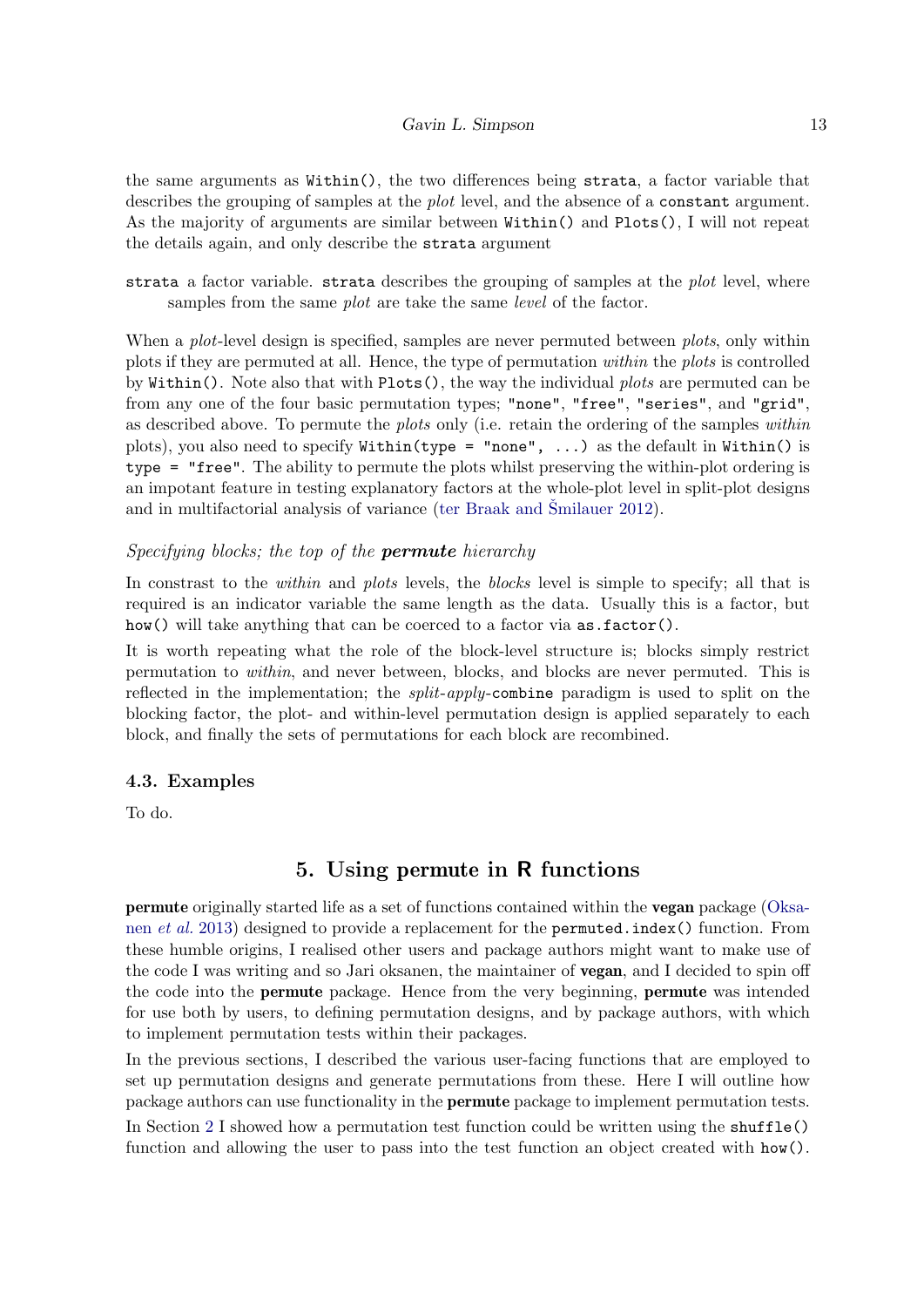As mentioned earlier, it is more efficient to generate a set of permutations via a call to shuffleSet() than to repeatedly call shuffle() and large number of times. Another advantage of using shuffleSet() is that once the set of permutations has been created, parallel processing can be used to break the set of permutations down into smaller chunks, each of which can be worked on simultaneously. As a result, package authors are encouraged to use shuffleSet() instead of the simpler shuffle().

To illustrate how to use permute in R functions, I'll rework the permutation test I used for the jackal data earlier in Section [2.](#page-0-0)

```
pt.test \le function(x, group, nperm = 199) {
    ## mean difference function
    meanDif \leq function(i, x, grp) {
        grp \leftarrow grp[i]mean(x[grp == "Male"]) - mean(x[grp == "Female"])}
    ## check x and group are of same length
    stopifnot(all.equals(length(x), length(group)))## number of observations
    N \leftarrow nobs(x)## generate the required set of permutations
    pset \leq shuffleSet(N, nset = nperm)
    ## iterate over the set of permutations applying meanDif
    D \leftarrow apply(pset, 1, meanDiff, x = x, grp = group)## add on the observed mean difference
    D \leftarrow c(meanDif(seq_len(N), x, group), D)
    ## compute & return the p-value
    Ds \leftarrow sum(D \geq D[1]) # how many \geq to the observed diff?
    Ds / (nperm + 1) \# what proportion of perms is this (the pval)?
}
```
The commented function should be reasonably self explanatory. I've altered the in-line version of the meanDif() function to take a vector of permutation indices i as the first argument, and internally the grp vector is permuted according to i. The other major change is that shuffleSet() is used to generate a set of permutations, which are then iterated over using apply().

In use we see

```
R> set.seed(42) ## same seed as earlier
R> pval <- with(jackal, pt.test(Length, Sex, nperm = 4999))
R> pval
```
[1] 0.0024

which nicely agrees with the test we did earlier by hand.

Iterating over a set of permutation indices also means that adding parallel processing of the permutations requires only trivial changes to the main function code. As an illustration, below I show a parallel version of pt.test()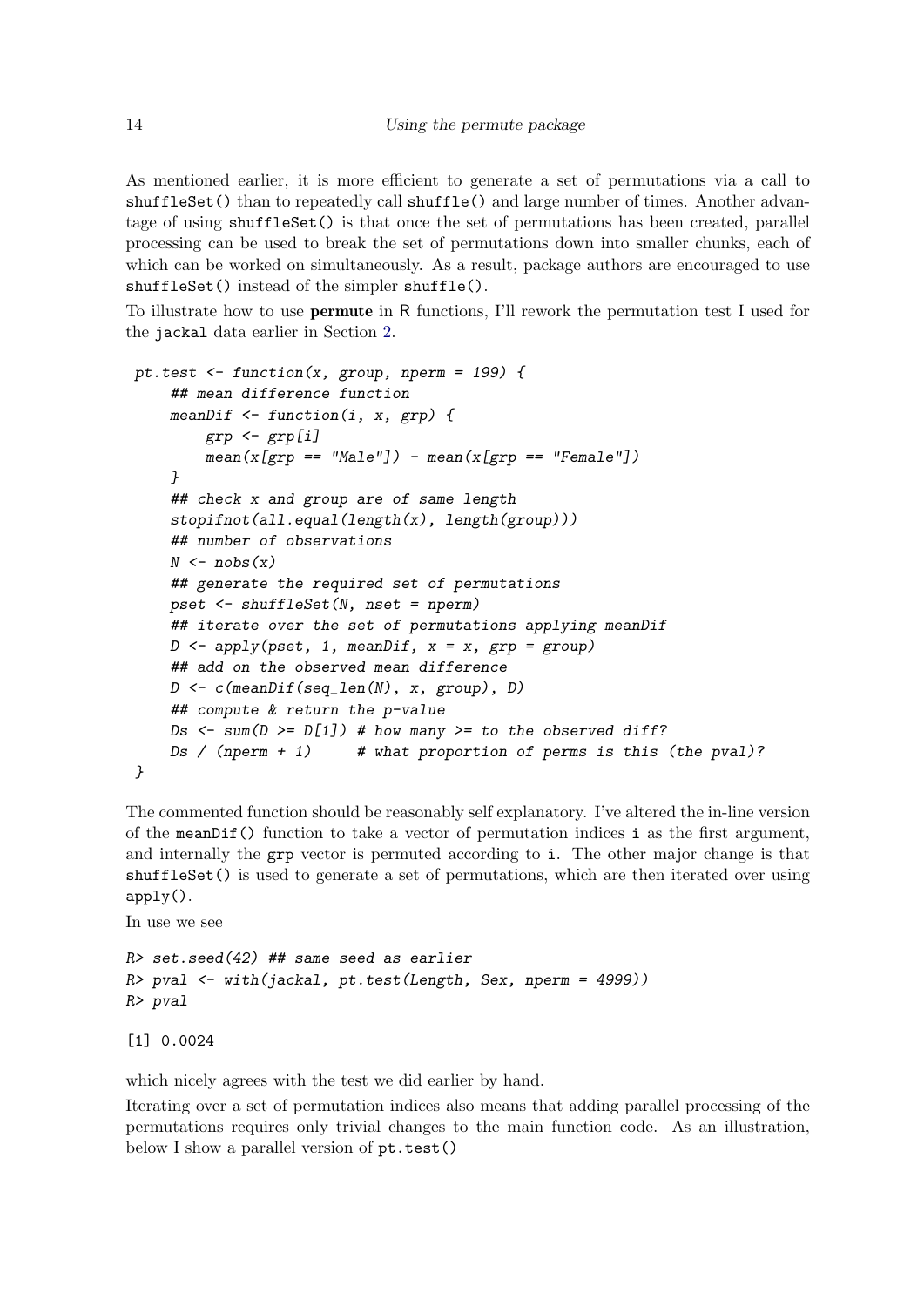```
ppt.test \le function(x, group, nperm = 199, cores = 2) {
    ## mean difference function
    meanDif \leq function(i, .x, .grp) {
         .\text{grp} \leftarrow .\text{grp}[i]mean(.x[,grp == "Male"] - mean(.x[,grp == "Female"])}
    ## check x and group are of same length
    stopifnot(all.equal(length(x), length(group)))
    ## number of observations
    N \leftarrow nobs(x)## generate the required set of permutations
    pset <- shuffleSet(N, nset = nperm)
    if (cores > 1) {
         ## initiate a cluster
        cl <- makeCluster(cores)
        on.exit(stopCluster(cl = cl))
        ## iterate over the set of permutations applying meanDif
        D \leq -\text{parRapply}(c1, \text{pset}, \text{meanDiff}, .x = x, .grp = group)} else {
        D \leftarrow apply(pset, 1, meanDiff, .x = x, .grp = group)}
    ## add on the observed mean difference
    D \leftarrow c(meanDif(seq_len(N), x, group), D)
    ## compute & return the p-value
    Ds \leftarrow sum(D \leftarrow D[1]) # how many \leftarrow to the observed diff?
    Ds / (nperm + 1) \# what proportion of perms is this (the pval)?
}
```

```
In use we observe
```

```
R> require("parallel")
R> set.seed(42)
R> system.time(ppval <- ppt.test(jackal$Length, jackal$Sex, nperm = 9999,
+ cores = 2))
```

```
user system elapsed
0.308 0.020 1.435
```

```
R> ppval
```
[1] 0.002

In this case there is little to be gained by splitting the computations over two CPU cores

```
R> set.seed(42)
R> system.time(ppval2 <- ppt.test(jackal$Length, jackal$Sex, nperm = 9999,
+ cores = 1))
```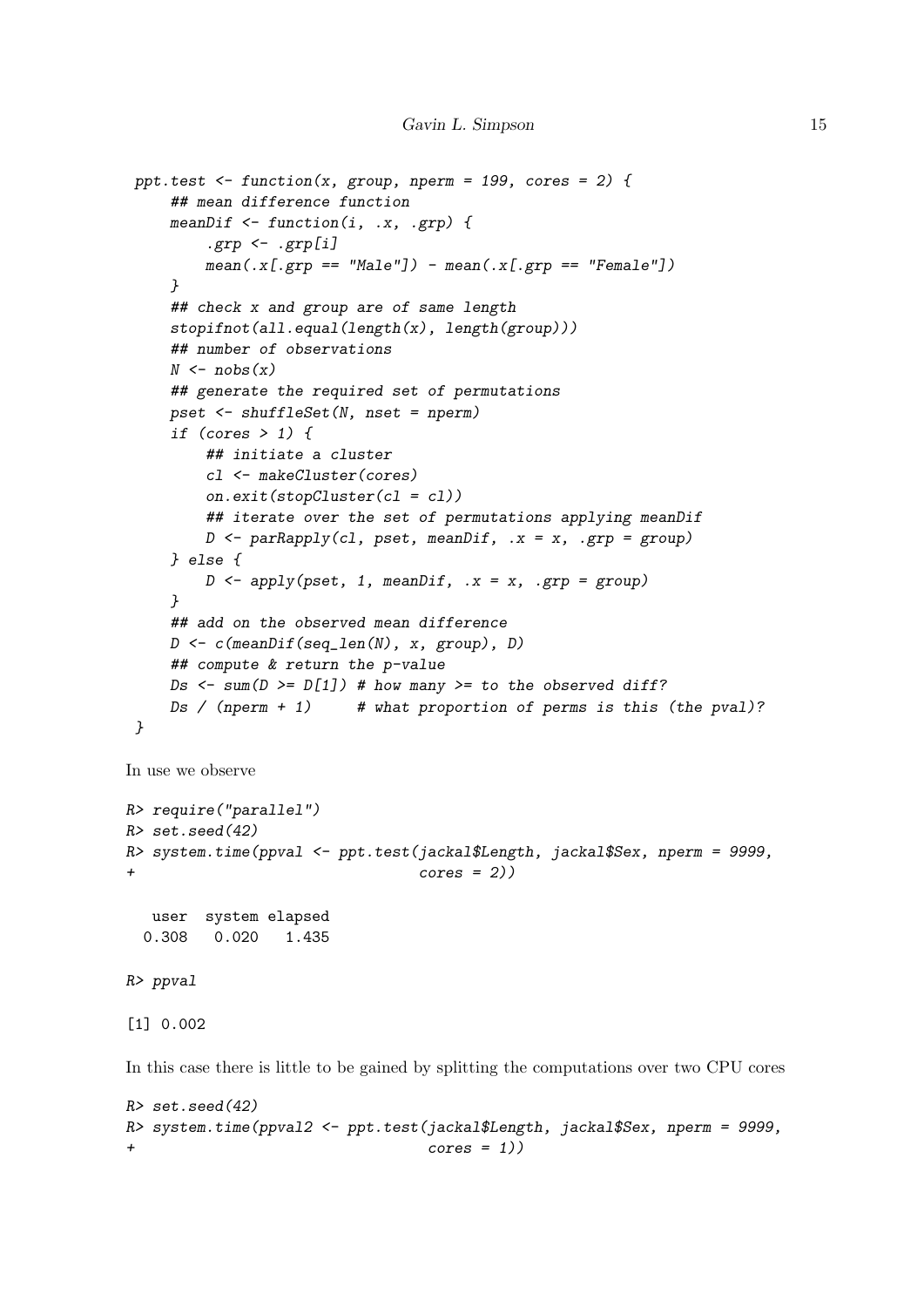```
user system elapsed
  1.669 0.004 1.684
R> ppval2
```
[1] 0.002

The cost of setting up and managing the parallel processes, and recombining the separate sets of results almost negates the gain in running the permutations in parallel. Here, the computations involved in meanDif() are trivial and we would expect greater efficiencies from running the permutations in parallel for more complex analyses.

### 5.1. Accesing and changing permutation designs

Th object created by how() is a relatively simple list containing the settings for the specified permutation design. As such one could use the standard subsetting and replacement functions in base R to alter components of the list. This is not recommended, however, as the internal structure of the list returned by how() may change in a later version of **permute**. Furthermore, to facilitate the use of update() at the user-level to alter the permutation design in a userfriendly way, the matched how() call is stored within the list along with the matched calls for any Within() or Plots() components. These matched calls need to be updated too if the list describing the permutation design is altered. To allow function writers to access and alter permutation designs, permute provides a series of extractor and replacement functions that have the forms getFoo() and setFoo <- (), respectively, where Foo is replaced by a particular component to be extracted or replaced.

The getFoo() functions provided by permute are

- getWithin(), getPlots(), getBlocks() these extract the details of the within-, plots-, and blocks-level components of the design. Given the current design (as of permute version 0.8-0), the first two of these return lists with classes "Within" and "Plots", respectively, whilst getBlocks() returns the block-level factor.
- getStrata() returns the factor describing the grouping of samples at the plots or blocks levels, as determined by the value of argument which.
- getType() returns the type of permutation of samples at the within or plots levels, as determined by the value of argument which.
- getMirror() returns a logical, indicating whether permutations are drawn from the mirror image of the observed ordering at the within or plots levels, as determined by the value of argument which.
- getConstant() returns a logical, indicating whether the same permutation of samples, or a different permutation, is used within each of the plots.
- $getRow($ ,  $getCol($ ,  $getDim($ ) return dimensions of the spatial grid of samples at the *plots* or blocks levels, as determined by the value of argument which.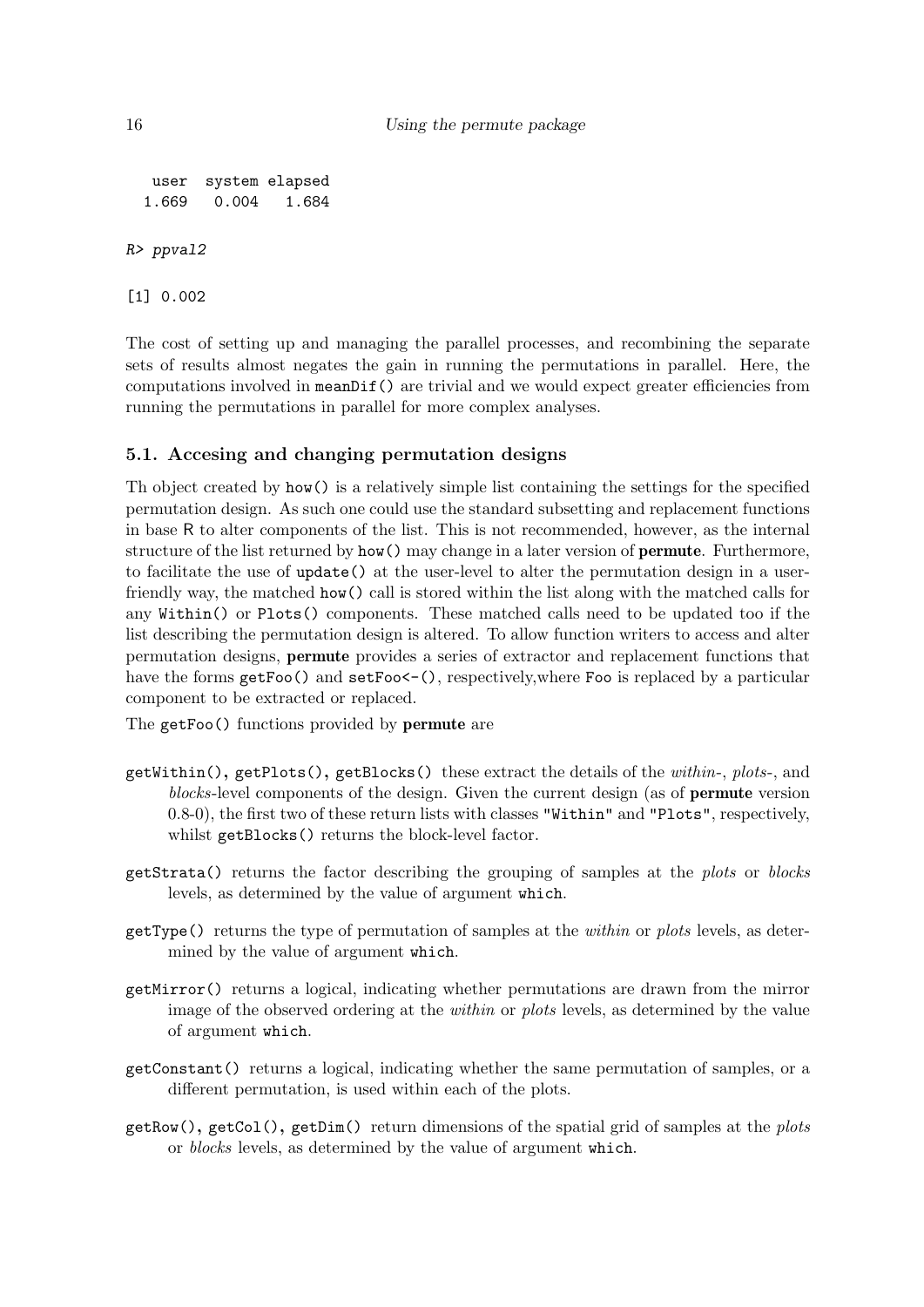- getNperm(), getMaxperm(), getMinperm() return numerics for the stored number of permutations requested plus two triggers used when checking permutation designs via check().
- getComplete() returns a logical, indicating whether complete enumeration of the set of permutations was requested.
- getMake() returns a logical, indicating whether the entire set of permutations should be produced or not.
- getObserved() returns a logical, which indicates whether the observed permutation (ordering of samples) is included in the entire set of permutation generated by allPerms().
- getAllperms() extracts the complete set of permutations if present. Returns NULL if the set has not been generated.
- The available setFoo()<- functions are
- $setPlots < ($ ,  $setWithin < ()$ ; replaces the details of the *within*-, and *plots*-, components of the design. The replacement object must be of class "Plots" or "Within", respectively, and hence is most usefully used in combination with the Plots() or Within() constructor functions.
- setBlocks $\leq$  (); replaces the factor that partitions the observations into blocks. value can be any R object that can be coerced to a factor vector via  $\texttt{as.factor}()$ .
- setStrata $\left\langle -\right\rangle$ ; replaces either the blocks or strata components of the design, depending on what class of object setStrata<-() is applied to. When used on an object of class "how", setStrata<-() replaces the blocks component of that object. When used on an object of class "Plots", setStrata<-() replaces the strata component of that object. In both cases a factor variable is required and the replacement object will be coerced to a factor via as.factor() if possible.
- setType <- (); replaces the type component of an object of class "Plots" or "Within" with a character vector of length one. Must be one of the available types: "none", "free", "series", or "grid".
- setMirror<-(); replaces the mirror component of an object of class "Plots" or "Within" with a logical vector of length one.
- setConstant<-(); replaces the constant component of an object of class "Within" with a logical vector of length one.
- setRow <- (), setCol < (), setDim <- (); replace one or both of the spatial grid dimensions of an object of class "Plots" or "Within" with am integer vector of length one, or, in the case of setDim < - (), of length 2.
- setNperm <- (), setMinperm <- (), setMaxperm <- (); update the stored values for the requested number of permutations and the minimum and maximum permutation thresholds that control whether the entire set of permutations is generated instead of nperm permutations.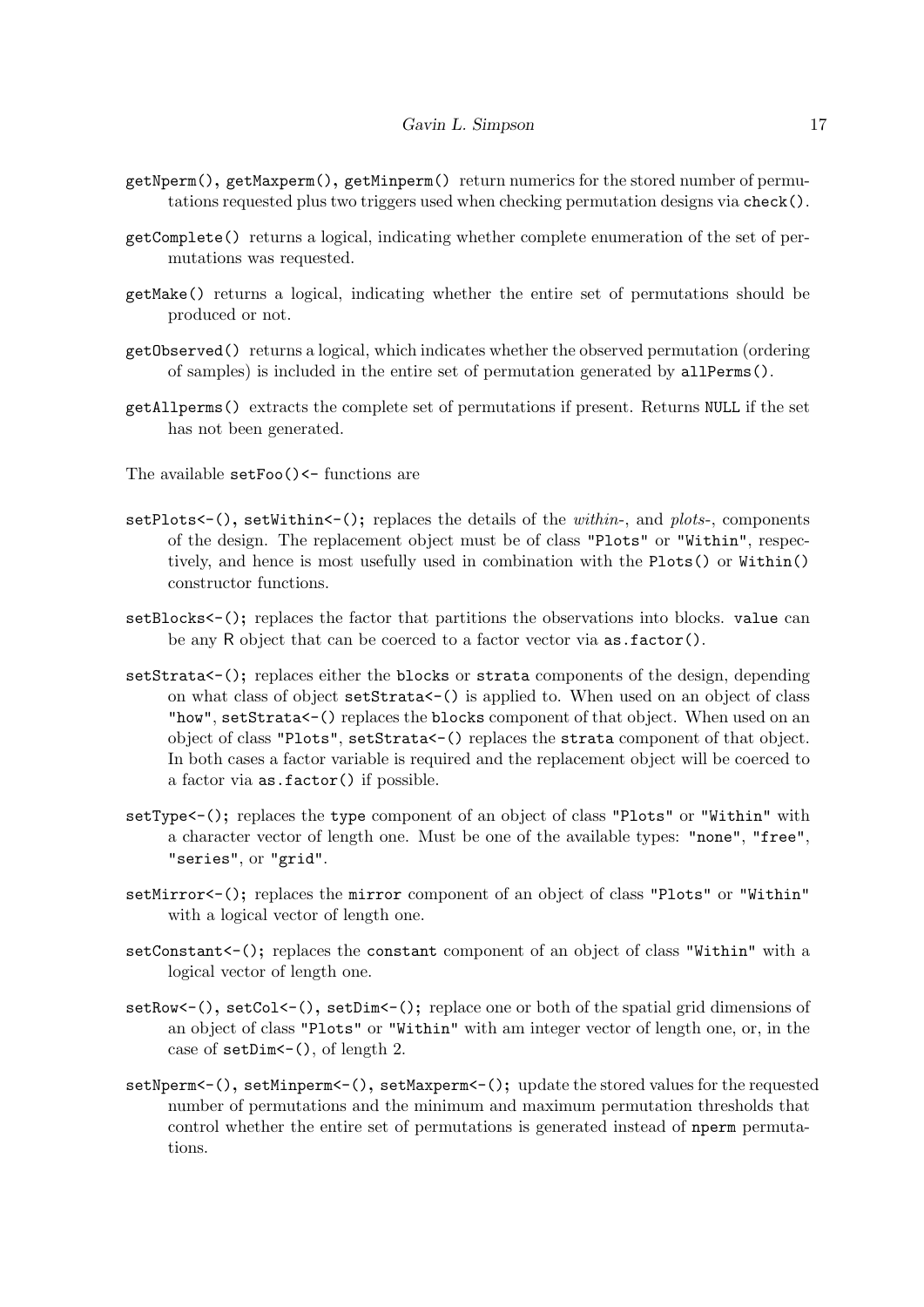- setAllperms<-(); assigns a matrix of permutation indices to the all.perms component of the design list object.
- setComplete<-(); updates the status of the complete setting. Takes a logical vector of length 1 or any object coercible to such.
- setMake <- (); sets the indicator controlling whether the entrie set of permutations is generated during checking of the design via check(). Takes a logical vector of length 1 or any object coercible to such.
- setObserved <-(); updates the indicator of whether the observed ordering is included in the set of all permutations should they be generated. Takes a logical vector of length 1 or any object coercible to such.

#### Examples

I illustrate the behaviour of the getFoo() and setFoo<-() functions through a couple of simple examples. Firstly, generate a design object

 $R> hh < - how()$ 

This design is one of complete randomization, so all of the settings in the object take their default values. The default number of permutations is currently 199, and can be extracted using getNperm()

R> getNperm(hh)

[1] 199

The corresponding replacement function can be use to alter the number of permutations after the design has been generated. To illustrate a finer point of the behaviour of these replacement functions, compare the matched call stored in hh before and after the number of permutations is changed

```
R> getCall(hh)
how()
R> setNperm(hh) <- 999
R> getNperm(hh)
[1] 999
R> getCall(hh)
how(nperm = 999)
```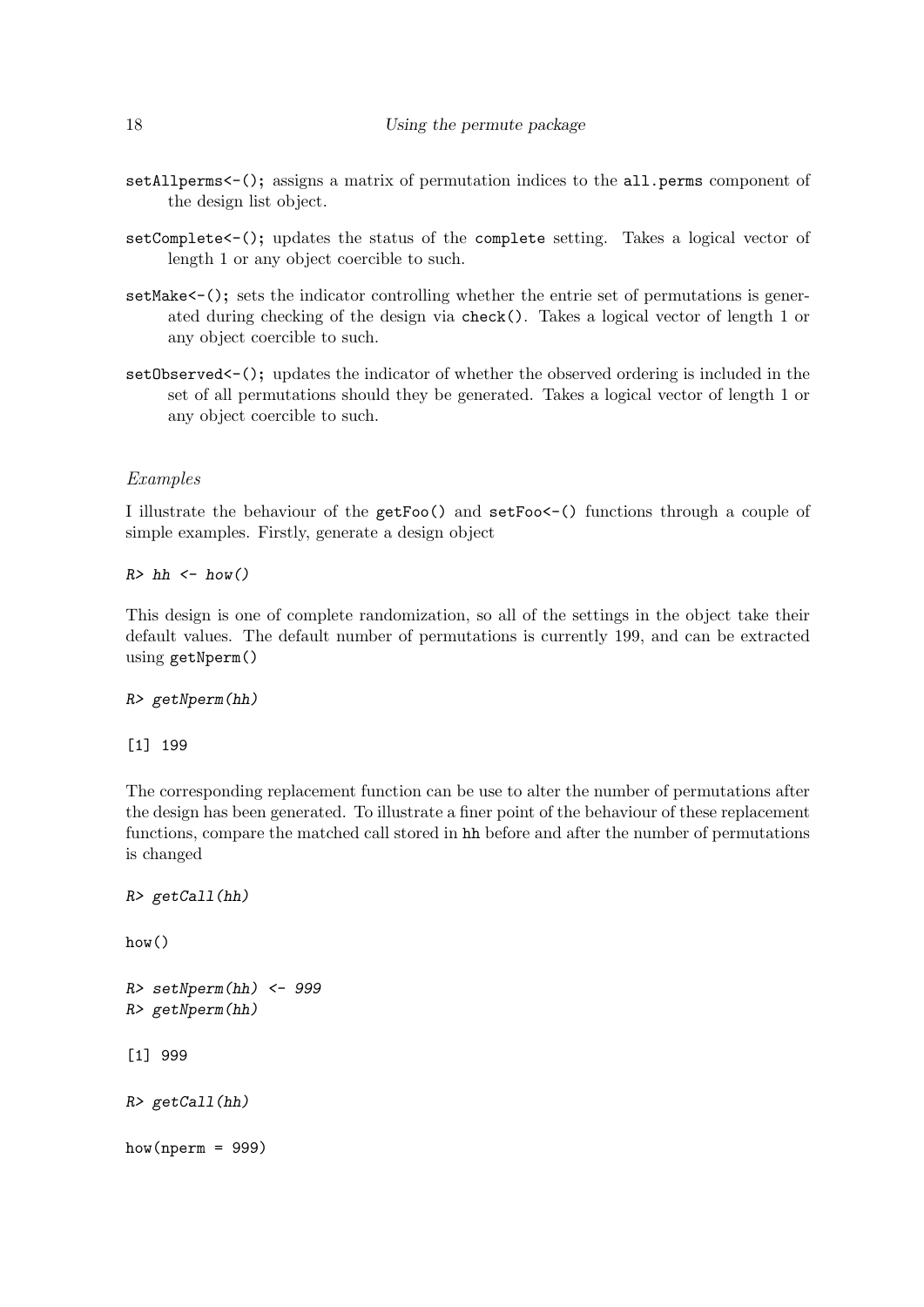Note how the call component has been altered to include the argument pair net perm = 999, hence if this call were evaluated, the resulting object would be a copy of hh.

As a more complex example, consider the following design consisting of 5 blocks, each containing 2 plots of 5 samples each. Hence there are a total of 10 plots. Both the plots and within-plot sample are time series. This design can be created using

```
R> hh <- how(within = Within(type = "series"),
+ plots = Plots(type = "series", strata = gl(10, 5)),
+ blocks = gl(5, 10))
```
To alter the design at the plot or within-plot levels, it is convenient to extract the relevant component using getPlots() or getWithin(), update the extracted object, and finally use the updated object to update hh. This process is illustrated below in order to change the plot-level permutation type to "free"

```
R> pl <- getPlots(hh)
R> setType(pl) <- "free"
R> setPlots(hh) <- pl
```
We can confirm this has been changed by extracting the permutation type for the plot level

```
R> getType(hh, which = "plots")
```
[1] "free"

Notice too how the call has been expanded from  $g1(10, 5)$  to an integer vector. This expansion is to avoid the obvious problem of locating the objects referred to in the call should the call be re-evaluated later.

R> getCall(getPlots(hh))

Plots(strata = c(1L, 1L, 1L, 1L, 1L, 2L, 2L, 2L, 2L, 2L, 3L, 3L, 3L, 3L, 3L, 4L, 4L, 4L, 4L, 4L, 5L, 5L, 5L, 5L, 5L, 6L, 6L, 6L, 6L, 6L, 7L, 7L, 7L, 7L, 7L, 8L, 8L, 8L, 8L, 8L, 9L, 9L, 9L, 9L, 9L, 10L, 10L, 10L, 10L, 10L), type = "free")

At the top level, a user can update the design using update(). Hence the equivalent of the above update is (this time resetting the original type; type = "series")

```
R> hh <- update(hh, plots = update(getPlots(hh), type = "series"))
R> getType(hh, which = "plots")
```
[1] "series"

However, this approach is not assured of working within a function because we do not guarantee that components of the call used to create hh can be found from the execution frame where update() is called. To be safe, always use the setFoo $\leq$ -() replacement functions to update design objects from within your functions.